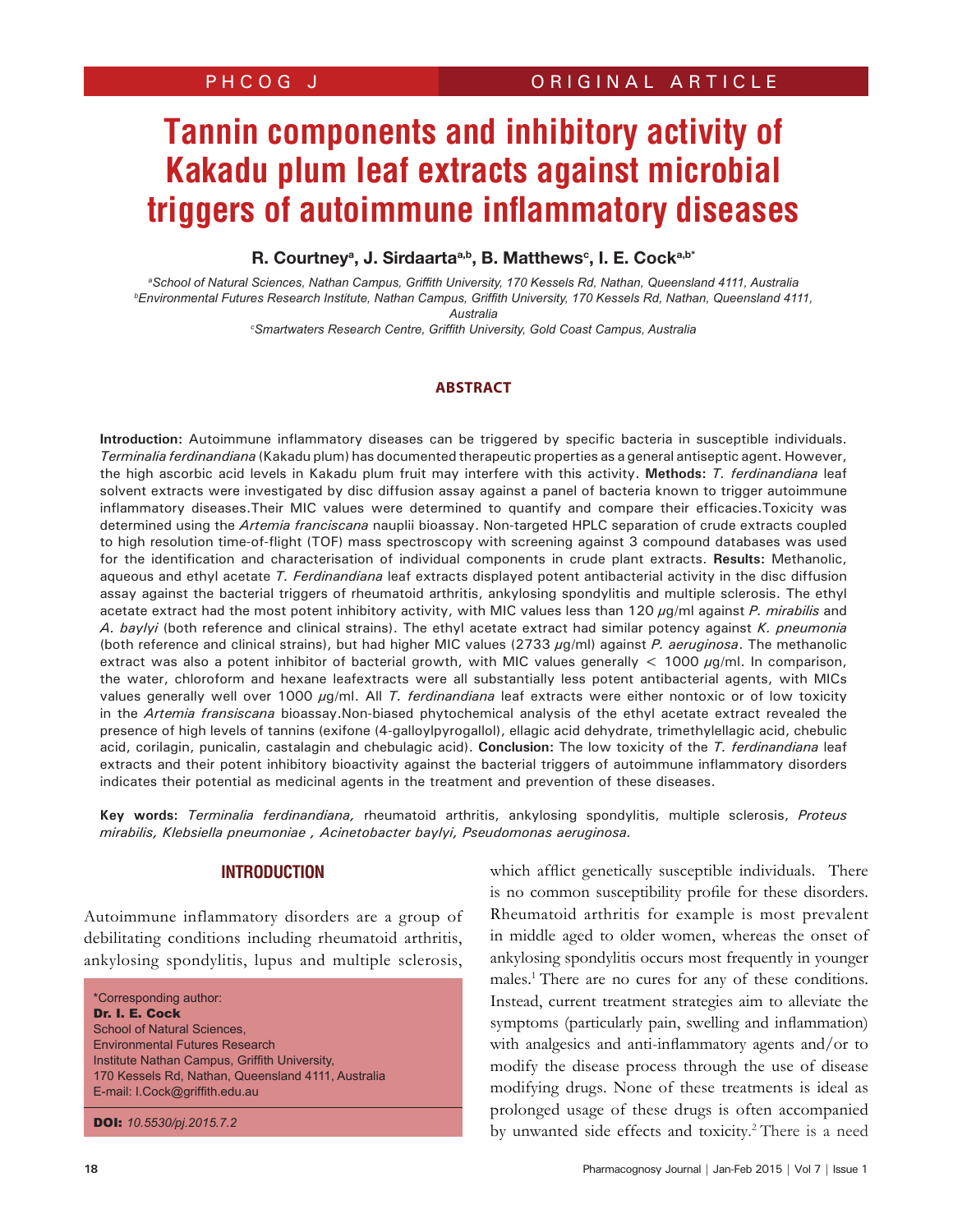to develop safer, more effective treatments for these conditions which will not only alleviate the symptoms, but may also cure or prevent the disease. A greater understanding of the onset and progression of these disorders should greatly assist in more relevant drug discovery and development.

The causes of the autoimmune inflammatory disorders are currently not well understood. However, it is generally accepted that they are immune disorders triggered in susceptible individuals by specific microbial infections. Recent serotyping studies have identified several of the bacterial triggers of these conditions and the bacterial antigens responsible for the induction of an immune response (Table 1). The major microbial trigger of rheumatoid arthritis has been identified as *Proteus mirabilis*, 3 a normal part of the human gastrointestinal flora. Similarly, *Klebsiella pneumoniae* has been shown to initiate ankylosing spondylitis<sup>4</sup> and *Acinetobacter baylyi* and *Pseudomonas aeruginosa* have been linked with the onset of multiple sclerosis.<sup>5</sup>*Borrelia burgdorferi* is linked with Lyme disease.<sup>6</sup>Whilst microbial triggers have also been postulated for lupus, the specific causative agents are yet to be identified. Similarly, members of the Enterobacteriaceae family are associated with Graves' disease and Kawasaki syndrome and *Mycoplasma pneumoniae* is associated with several demyelinating diseases.<sup>7</sup> The development of antibiotic agents targeted at the specific bacterial triggers of autoimmune inflammatory disorders would enable afflicted individuals to target these microbes and thus prevent the onset of the disease and reduce the severity of the symptoms once the disease has progressed.

Herbal medicines have been used for thousands of years in a wide variety of cultures to treat inflammatory disease. A re-examination of traditional medicines for the treatment of inflammation and rheumatic conditions is an attractive prospect as the antiseptic qualities of medicinal plants have also been long recognised and recorded. Furthermore, there has recently been a revival of interest in herbal medications due to a perception that there is a lower incidence of adverse reactions to plant preparations compared to synthetic pharmaceuticals. Antimicrobial plant extracts with high antioxidant contents are particularly attractive as they may treat the symptoms of inflammation as well as blocking the microbial trigger and thus have pleuripotent effects.

*Terminalia ferdinandiana* is an endemic Australian plant which has been reported to have an extremely high antioxidant content.17, 18 Furthermore, it was reported that the fruit of this plant also has the highest ascorbic acid levels of any plant in the world, with levels reported as high as 6% of

the recorded wet weight <sup>19,20</sup> This is approximately 900 times higher  $(g/g)$  than the ascorbic acid content in blueberries (which were used as a standard). As a further comparison, oranges and grapefruit (which are considered good sources of ascorbic acid) only contain approximately 0.007% wet weight (0.5% dry weight).<sup>21</sup>

*Terminalia ferdinandiana* has strong antibacterial activity against an extensive panel of bacteria. In a recent study, solvent extracts of various polarities were tested against both Gram positive and Gram negative bacteria.<sup>22</sup> The polar extracts proved to be more effective antibacterial agents, indicating that the antibacterial components were polar compounds. Indeed, the polar extracts inhibited the growth of nearly every bacteria tested. Both Gram positive and Gram negative bacteria were susceptible, indicating that the inhibitory compounds readily crossed the Gram negative cell wall.

Several studies have reported that high levels of vitamin C may inhibit eukaryotic cell death due to inhibition of oxidative stress.23,24 Whilst similar studies are lacking for prokaryotic cells, it is possible that vitamin C may also have a protective effect, antagonising the antibacterial action of the extracts and protecting against bacterial cell death. Thus, whilst potent antibacterial activity has previously been reported for Kakadu plum fruit,<sup>22</sup> the growth inhibition may be more pronounced in extracts with lower vitamin C levels. The current study was undertaken to test the ability of Kakadu plum leaf extracts to inhibit the growth of bacterial associated with autoimmune inflammatory diseases.

## **MATERIALS AND METHODS**

#### **Plant source and extraction**

*T. ferdinandiana* leaves were obtained from David Bohme of Northern Territory Wild Harvest, Australia. The leaves were thoroughly dried in a Sunbeam food dehydrator and the dried plant materials were subsequently stored at -30°C. Prior to use, the plant materials were thawed and freshly ground to a coarse powder. Individual 1 g quantities of the ground leaves were weighed into separate tubes and 50ml of methanol, water, ethyl acetate, chloroform or hexane were added. All solvents were obtained from Ajax and were AR grade. The ground leaveswere individually extracted in each solvent for 24 hours at 4 °C with gentle shaking. The extracts were subsequently filtered through filter paper (Whatman No. 54) under vacuum, followed by drying by rotary evaporation in an Eppendorf concentrator 5301.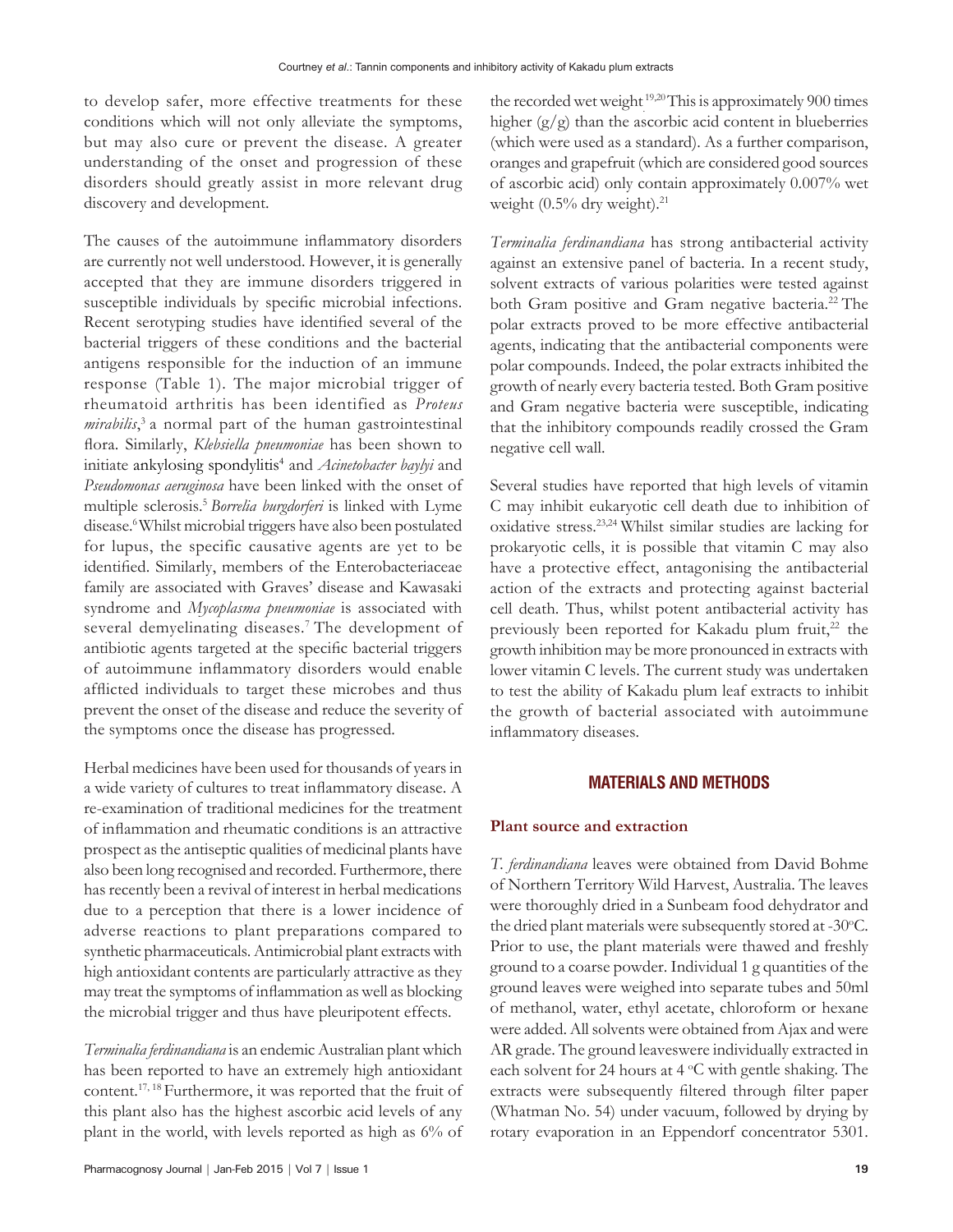**Table 1: The bacterial triggers of the autoimmune inflammatory diseases examined in this study as well as the** 

| bacterial antigen and host susceptibility antigen sequences. |                                                |                                              |                                     |                                                   |                                |                   |  |  |
|--------------------------------------------------------------|------------------------------------------------|----------------------------------------------|-------------------------------------|---------------------------------------------------|--------------------------------|-------------------|--|--|
| <b>Disease</b>                                               | <b>Bacterial Trigger</b>                       | <b>Bacterial</b><br><b>Antigen</b>           | <b>Bacterial</b><br><b>Sequence</b> | <b>Host Antigen</b>                               | <b>Host</b><br><b>Sequence</b> | <b>References</b> |  |  |
| Rheumatoid<br>arthritis                                      | Proteus mirabilis<br>and possibly also         | haemolysin                                   | <b>ESRRAL</b>                       | MHC class 2 allele<br>HLA-DR4                     | <b>EQ/KRRAA</b>                | 3, 4, 8, 9        |  |  |
| Ankylosing<br>spondylitis                                    | other Proteus spp.<br>Klebsiella<br>pneumoniae | urease<br>nitrogenase<br>reductase<br>enzyme | <b>IRRET</b><br><b>QTDRED</b>       | type XI collagen<br>MHC class 1 allele<br>HLA-B27 | <b>LRREI</b><br><b>QTDRED</b>  | 8,10<br>3,11      |  |  |
|                                                              |                                                | pullulanase                                  | <b>DRDE</b>                         | MHC class 1 allele<br>HLA-B27                     | <b>DRED</b>                    | 12                |  |  |
|                                                              |                                                | pullulanase                                  | <b>GxP</b>                          | types I, III and IV<br>collagen                   | GxP                            | 13                |  |  |
| Multiple sclerosis                                           | Pseudomonas<br>aeriginosa                      | $v$ -CMLD                                    | <b>TRHAYG</b>                       | Myelin-neuronal<br>antigen MBP                    | <b>SRFSYG</b>                  | 14                |  |  |
|                                                              | Acinetobacter spp.                             | 4-CMLD                                       | <b>SRFAYG</b>                       | Myelin-neuronal<br>antigen MBP                    | <b>SRFSYG</b>                  | 14                |  |  |
|                                                              |                                                | 3-OACT-A                                     | <b>LTRAGK</b>                       | Myelin-neuronal<br>antigen MOG                    | <b>LYRDGK</b>                  | 14                |  |  |
|                                                              |                                                | Acinetobacter<br>regulatory<br>protein       | *KKVEEI                             | Neurofilament-M<br>protein                        | *KKVEEI                        | $14 - 16$         |  |  |

MOG = myelin oligodendrocyte glycoprotein; MBP = myelin basic protein; 4-CMLD = 4-carboxy-muconolactone decarboxylase; 3-OACT-A = 3-oxoadipate CoA-transferase; γ-CMLD = γ-carboxy-muconolactone decarboxylase. \* indicates the sequence likely to be responsible for cross-reactivity, although this is yet to be confirmed.

The resultant dry extract was weighed and redissolved in 10 ml deionised water.

## **Qualitative phytochemical studies**

Phytochemical analysis of the *T. ferdinandiana* leaf extracts for the presence of saponins, phenolic compounds, flavonoids, polysteroids, triterpenoids, cardiac glycosides, anthraquinones, tannins and alkaloids was conducted by previously described assays.25-27

#### **Antioxidant capacity determination**

The antioxidant capacity of each sample was assessed using the DPPH free radical scavenging method<sup>28</sup> with modifications. Briefly,DPPH solution was prepared fresh each day as a 400 µM solution by dissolving DPPH (Sigma) in AR grade methanol (Ajax, Australia). The initial absorbance of the DPPH solution was measured at 515 nm using a Molecular Devices, Spectra Max M3 plate reader and did not change significantly throughout the assay period. A 2 ml aliquot of each extract was evaporated and the residue resuspended in 2 ml of methanol.Each extract was added to a 96-well plate in amounts of 5, 10, 25, 50, 75 µl in triplicate. Methanol was added to each well to give a volume of 225 µl. A volume of 75 µl of the fresh DPPH solution was added to each well for a total reaction volume of 300 µl. A blank of each extract concentration, methanol solvent, and DPPH was also performed in triplicate.Ascorbic acid was prepared fresh and examined

across the range 0-25 µg per well as a reference and the absorbance's were recorded at 515.All tests were performed in triplicate and triplicate controls were included on each plate. The antioxidant capacity based on DPPH free radical scavenging ability was determined for each extract and expressed as µg ascorbic acid equivalents per gram of original plant material extracted.

#### **Antibacterial screening**

#### **Test microorganisms**

All media was supplied by Oxoid Ltd. Reference strains of *Acinetobacter baylyi* (ATCC33304), *Klebsiella pneumoniae*  (ATCC31488), *Proteus mirabilis* (ATCC21721), *Proteus vulgaris* (ATCC21719) and *Pseudomonas aeruginosa* (ATCC39324) were purchased from American Tissue Culture Collection, USA.All other clinical microbial strains were obtained from the School of Natural Sciences teaching laboratory, Griffith University. All stock cultures were subcultured and maintained in nutrient broth at 4 °C.

#### **Evaluation of antimicrobial activity**

Antimicrobial activity of all plant extracts was determined using a modified disc diffusion assay.29-32 Briefly, 100 µl of the test bacteria were grown in 10 ml of fresh nutrient broth media until they reached a count of approximately 108 cells/ml. An amount of 100 µl of bacterial suspension was spread onto nutrient agar plates.The extracts were tested for antibacterial activity using 5 mm sterilised filter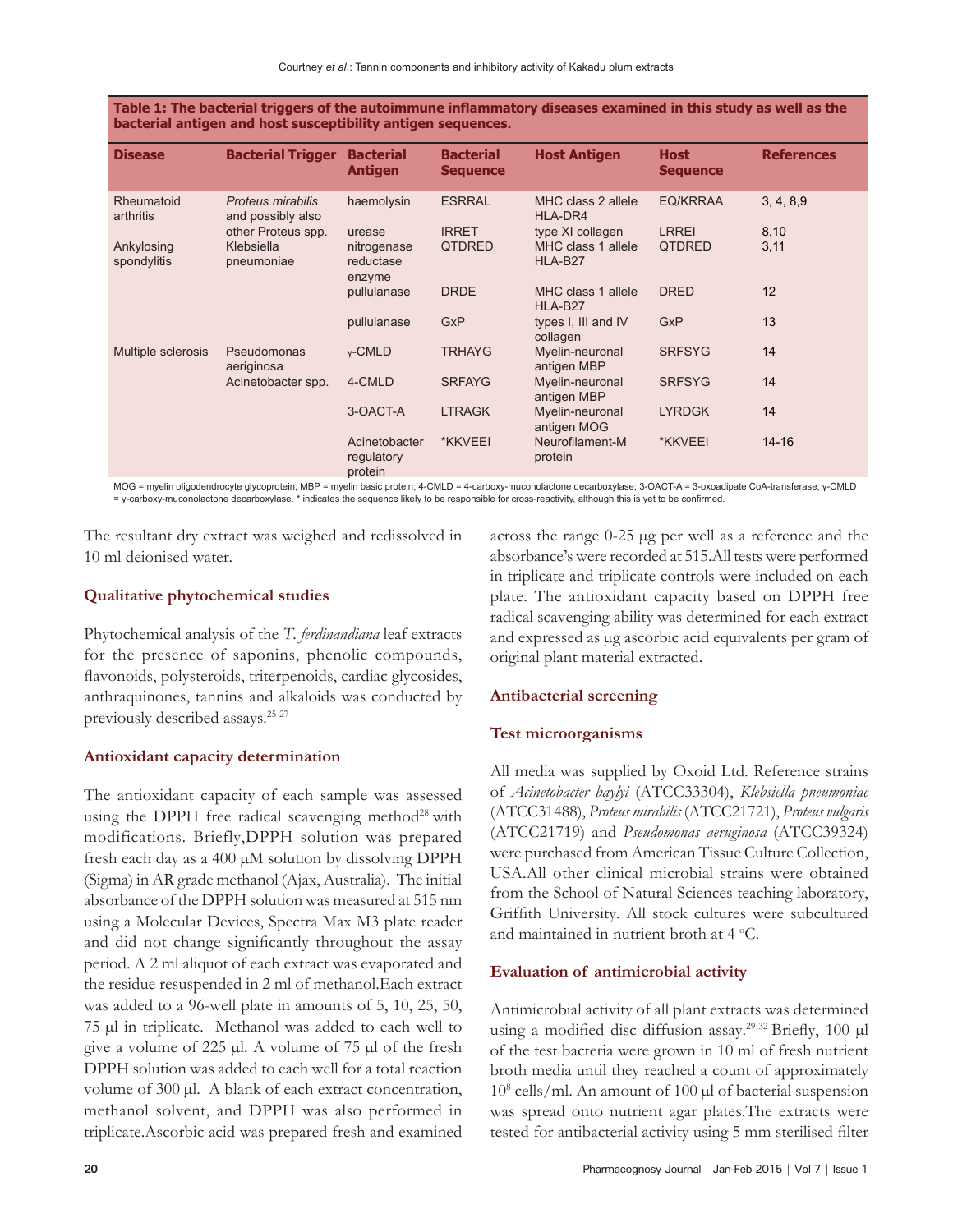paper discs. Discs were impregnated with 10 µl of the test sample, allowed to dry and placed onto inoculated plates. The plates were allowed to stand at  $4^{\circ}$ C for 2 hours before incubation with the test microbial agents.Plates inoculated with the bacterial species *Klebsiella pneumoniae* , *Proteus mirabilis*, *Proteus vulgaris* and*Pseudomonas aeuroginosa*, were incubated at 30  $\mathrm{^{\circ}C}$  for 24 hours, then the diameters of the inhibition zones were measured in millimetres. Plates inoculated with *Acinetobacter baylyi*, were incubated at 37 °C for 24 hours, then the diameters of the inhibition zones were measured. All measurements were to the closest whole millimetre. Each antimicrobial assay was performed in at least triplicate. Mean values  $(\pm$  SEM) are reported in this study. Standard discs of ampicillin (2 µg) were obtained from Oxoid Ltd. and served as positive controls for antibacterial activity. Filter discs impregnated with 10 µl of distilled water were used as a negative control.

## **Minimum inhibitory concentration (MIC) determination**

The minimum inhibitory concentration (MIC) of the extracts were determined as previously described.<sup>33,34</sup> Briefly, the plant extracts were diluted in deionised water and tested across a range of concentrations. Discs were impregnated with  $10 \mu$ l of the test dilutions, allowed to dry and placed onto inoculated plates. The assay was performed as outlined above and graphs of the zone of inhibition versus concentration were plotted for each extract. Linear regression was used to calculate the MIC values.

## **Toxicity screening**

#### **Reference toxin for toxicity screening**

Potassium dichromate  $(K_2Cr_2O_7)$  (AR grade, Chem-Supply, Australia) was prepared as a 1.6 mg/mlsolution in distilled water and was serially diluted in artificial seawater for use in the *Artemia franciscana* nauplii bioassay.

#### *Artemia franciscana* **nauplii toxicity screening**

Toxicity was tested using a modified *Artemia franciscana*  nauplii lethality assay.35-37 Briefly, 400 µl of seawater containing approximately 47 (mean  $47.6$ , n = 128, SD 14.9) *A. franciscana* nauplii were added to wells of a 48 well plate and immediately used for bioassay. A volume of 400 µl of diluted plant extracts or the reference toxin were transferred to the wells and incubated at  $25 \pm 1$ °C under artificial light (1000 Lux). A negative control (400 µl seawater) was run in triplicate for each plate. All treatments were performed in at least triplicate. The wells were checked at regular

intervals and the number of dead counted. The nauplii were considered dead if no movement of the appendages was observed within 10 seconds. After 24h all nauplii were sacrificed and counted to determine the total % mortality per well. The LC50 with 95% confidence limits for each treatment was calculated using probit analysis.

#### **Statistical analysis**

Data are expressed as the mean  $\pm$  SEM of at least three independent experiments.

#### **Non-targeted HPLC-MS/MS QTOF analysis**

Chromatographic separations were performed as previously described.<sup>28</sup> Briefly,  $2 \mu L$  of each sample was injected onto an Agilent 1290 HPLC system fitted with a Zorbax Eclipse plus C18 column (2.1 x 100 mm, 1.8 µm particle size). The mobile phases consisted of (A) ultrapure water and (B) 95:5 acetonitrile/water at a flow rate of 0.7 mL/min. Both mobile phases were modified with  $0.1\%$  (v/v) glacial acetic acid for mass spectrometry analysis in positive mode and with 5 mM ammonium acetate for analysis in negative mode. The chromatographic conditions utilised for the study consisted of the first 5 min run isocratic ally at 5% B, a gradient of (B) from 5% to 100% was applied from 5 min to 30 min, followed by 3 min isocratic ally at 100%. Mass spectrometry analysis was performed on an Agilent 6530 quadrapole time-of-flight spectrometer fitted with a Jetstream electrospray ionisation source in both positive and negative mode.

Data was analysed using the Mass hunter Qualitative analysis software package (Agilent Technologies). Blanks using each of the solvent extraction systems were analysed using the Find by Molecular Feature algorithm in the software package to generate a compound list of molecules with abundances greater than 10,000 counts. This was then used as an exclusion list to eliminate background contaminant compounds from the analysis of the extracts. Each extract was then analysed using the same parameters using the Find by Molecular Feature function to generate a putative list of compounds in the extracts. Compound lists were then screened against three accurate mass databases; a database of known plant compounds of therapeutic importance generated specifically for this study (650 compounds); the Metlin metabolomics database (24,768 compounds); and the Forensic Toxicology Database by Agilent Technologies (7,509 compounds). Empirical formula for unidentified compounds was determined using the Find Formula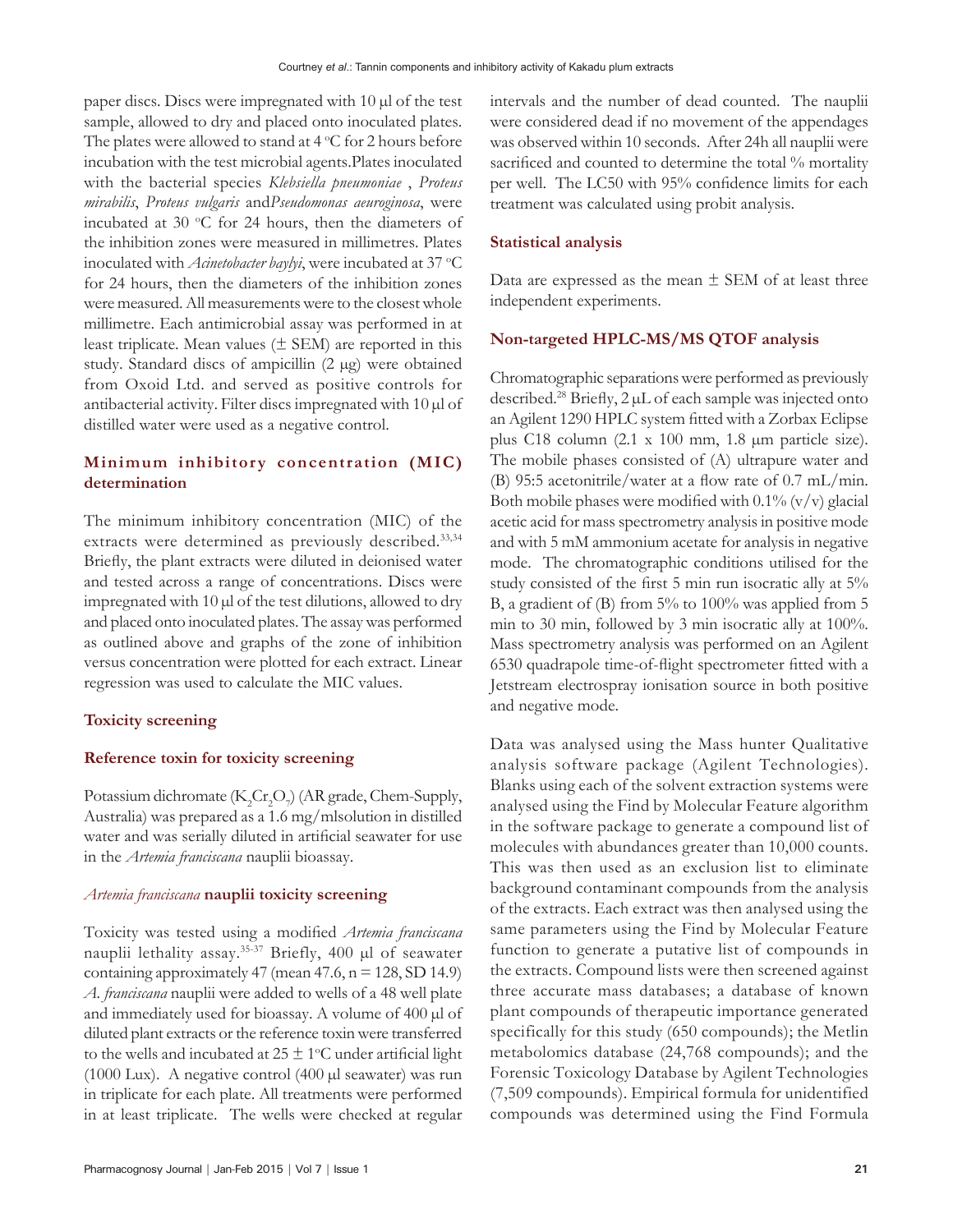function in the software package.

## **RESULTS**

## **Liquid extraction yields and qualitative phytochemical screening**

Extraction of 1 g of dried *T. ferdinandiana* leaves with various solvents yielded dried plant extracts ranging from 59 mg (ethyl acetate extract) to 471 mg (water extract) (Table 2). Deionised water and methanol gave relatively high yields of dried extracted material, whilst all other solvents extracted lower masses. The dried extractswere resuspended in 10 ml of deionised water resulting in the extract concentrations shown in Table 2.

Qualitative phytochemical studies (Table 2) showed that methanol and water extractedthe widest range of phytochemicals.Both showed high levels of phenolics (both water soluble and insoluble phenolics)and tannins, as well as well as high to moderate to high levels of cardiac glycosides, saponins and flavonoids. Triterpenes and anthraquinones were also present in low levels in both extracts and alkaloids were detetected in the methanol extract. The ethyl acetate extract also had high levels of phenolics and moderate levels of flavonoids and tannins. Only low levels of phenolics, flavonoids and tannins were detected in the chloroform and hexane extracts.

## **Antioxidant content**

Antioxidant capacity (expressed as ascorbic acid equivalence) for the *T. ferdinandiana* leaf extracts are shown in (Table 2). The antioxidant capacity ranged from a low of 0.4 mg ascorbic acid equivalence per gram of dried plant material extracted (hexane extract) to a high of 340 mg ascorbic acid equivalence per gram of dried plant material extracted (aqueous extract).Whilst significantly lower than the aqueous extract, the methanolic extract also had a high antioxidant capacity with 150 mg ascorbic acid equivalence per gram of dried plant material extracted (aqueous extract).

## **Antimicrobial activity**

To determine the antimicrobial activity of the crude plant extracts, aliquots (10 µl) of each extract were tested in the disc diffusion assay against a panel of bacteriapreviously identified as microbial triggers of autoimmune inflammatory diseases. Both reference and clinical strains of *Proteus mirabilis* were strongly inhibited by the methanol, water and ethyl acetate *T. ferdinandiana* leaf extracts (Figure 1). Indeed, the methanol extract inhibited *P. mirabilis*growth

of both strains more effectively than the ampicillin control, with zones of inhibition of >17.5 mm against both strains(compared to approximately 14 mm for the ampicillin control). The methanol, water and ethyl acetate extracts also inhibited *P. vulgaris* growth (Figure 2), with zones of inhibition of up to 15 mm (for the ethyl acetate extract), compared to 7mm for the ampicillin control.

The methanol and ethyl acetate extracts (but not the water extract) were similarly potent inhibitors of *K. pnuemoniae* growth (Figure 3). In general, the clinical strain was significantly more susceptible to the extracts, with the inhibition zone of the clinical *K. pneumonia* being nearly 3mm greater than for the ATCC reference strain. Whilst zones of inhibition were also noted for the water, chloroform and hexane extracts, these were only 6mm in diameter, indicating that the anti-Klebsiella compounds in these extractswere weak, in low concentrations and/ or nonpolar.

In contrast(with the exception of the water extract), the *A. baylyi* reference strain was significantly more susceptible to the extracts than was the clinical strain (as determined by the zones of inhibition) (Figure 4). The methanol extract was the most potent bacterial growth inhibitor, with zones of inhibition of 19 and 16.3 mm for the reference and clinical strains respectively.The water and ethyl acetate extracts were also potent inhibitors of *A. baylyi* growth with >10 mm zones of inhibition.



**Figure 1:** *Antibacterial activity of T. ferdinandia Leaf extracts against P. mirabilis measured as zones of inhibition (mm). The blue bars represent the inhibitory activity against the reference strain (ATCC: 21721) and the green bars represent the zones of inhibition against the clinical strain.*  $M$  = methanolic extract;  $W$  = water extract;  $E$  = *ethyl acetate extract; C = chloroform extract; H = hexane extract; Amp = ampicillin (2 µg) control. Results are expressed as mean zones of inhibition ± SEM.*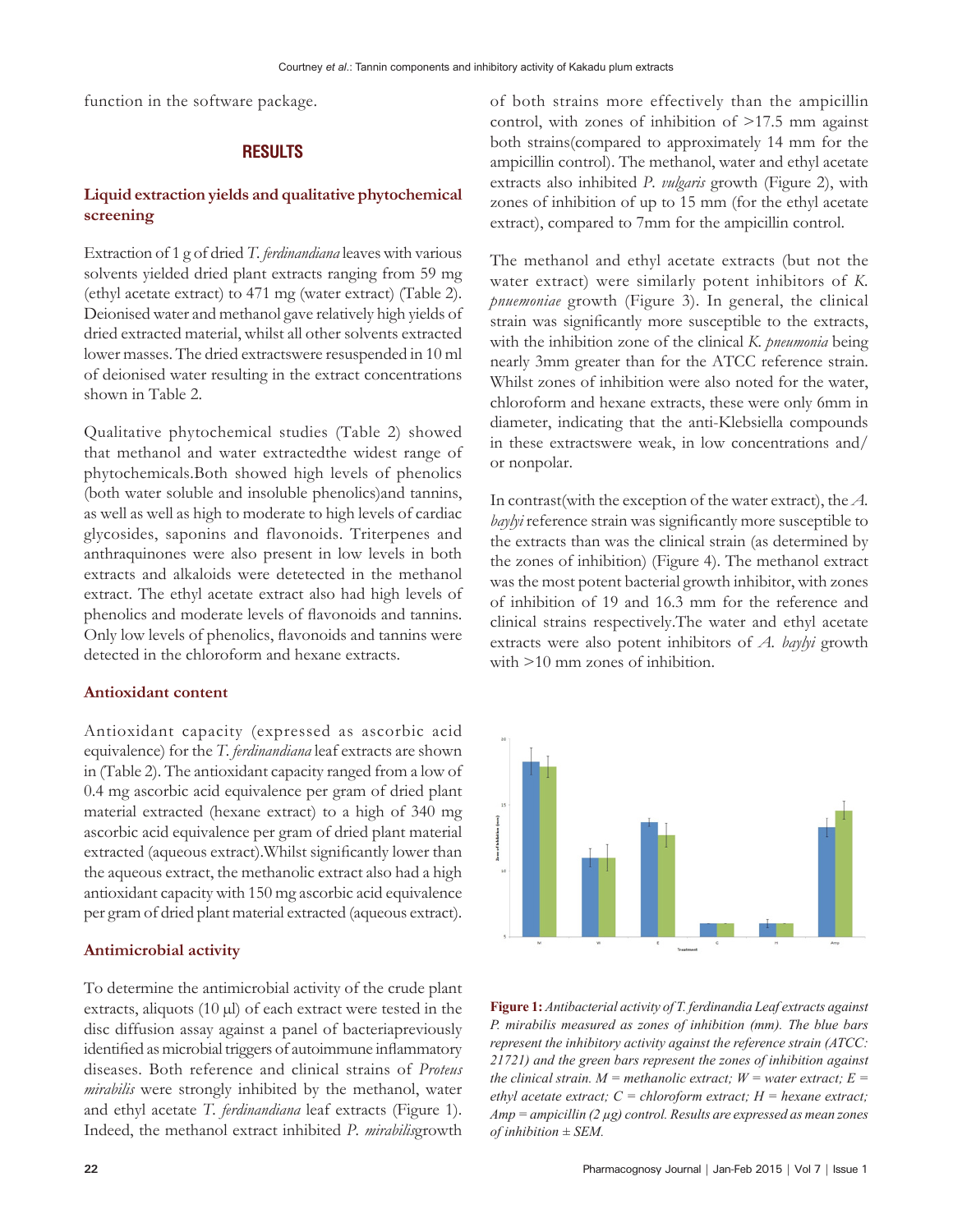|                |                                                                                                          | M         | W         | Ε        | C               | H         |
|----------------|----------------------------------------------------------------------------------------------------------|-----------|-----------|----------|-----------------|-----------|
|                | Mass of extract (mg)                                                                                     | 331       | 471       | 59       | 59              | 58        |
|                | Concentration of extract (mg/mL)                                                                         | 33.1      | 47.1      | 5.9      | 5.9             | 5.8       |
|                | <b>Total phenolics</b>                                                                                   | $^{+++}$  | $^{+++}$  | $^{+++}$ | $\ddot{}$       | $\ddot{}$ |
| Phenolics      | Water soluble phenolics                                                                                  | $^{+++}$  | $^{+++}$  | $^{+++}$ |                 |           |
|                | Water insoluble phenolics                                                                                | $^{+++}$  | $^{+++}$  | $^{++}$  |                 |           |
|                | Cardiac glycosides                                                                                       | $^{+++}$  | $++$      |          |                 |           |
|                | Saponins                                                                                                 | $++$      | $^{+++}$  |          |                 |           |
|                | Triterpenes                                                                                              | $\ddot{}$ | $++$      |          |                 |           |
|                | Polysteroids                                                                                             |           |           |          |                 |           |
|                | Meyer test                                                                                               | $\ddot{}$ |           |          |                 |           |
| Alkaloids      | Wagner test                                                                                              | $\ddot{}$ |           |          |                 |           |
|                | Flavonoids                                                                                               | $++$      | $++$      | $++$     |                 | $++$      |
|                | <b>Tannins</b>                                                                                           | $^{+++}$  | $^{+++}$  | $++$     |                 | $\ddot{}$ |
|                | Free                                                                                                     | $\ddot{}$ | $\ddot{}$ |          |                 |           |
| Anthraquinones | Combined                                                                                                 | $\ddot{}$ | $\ddot{}$ |          |                 |           |
|                | Antioxidant content by DPPH reduction (expressed as mg<br>AA equivalence per g plant material extracted) | 150       | 340       | 22       | $5\phantom{.0}$ | 0.4       |

#### **Table 2: The mass of dried extracted material, the concentration after resuspension in deionised water, qualitative phytochemical screenings and antioxidant contents of T. ferdinandiana leaf extracts**.

M = methanolic extract; W = aqueous extract; E = ethyl acetate extract; C = chloroform extract; H = hexane extract; +++ indicates a large response; ++ indicates a moderate response; + indicates a minor response; - indicates no response in the assay. AA = ascorbic acid.

*P. aeruginosa* growth was also susceptible to the methanol, water and ethyl acetate extracts (Figure 5). The clinical strain was significantly more susceptible to the extracts than was the reference strain. Zones of inhibition of 14.3 and 8.3 mm were noted for the clinical and reference *P. aeruginosa* strains respectively against the methanol extract. The zones of inhibition for the aqueous and ethyl acetate extracts were approximately 7.5 and 10.5 mm for the reference and clinical strains respectively.

The Antimicrobial efficacy was further quantified by determining the MIC values for each extract against the microbial species which were determined to be susceptible (Table 3). Most of the extracts were effective at inhibiting microbial growth, with MIC values against the susceptible bacteria generally  $\langle 1000 \text{ µg/ml } (\langle 10 \text{ µg impregnated})$ in the disc), indicating the potential of these extracts in



**Figure 2:** *Antibacterial activity of T. ferdinandia leafextracts against P. vulgaris measured as zones of inhibition (mm). M = methanolic extract; W = water extract; E = ethyl acetate extract; C = chloroform extract; H = hexane extract; Amp = ampicillin (2 µg) control. Results are expressed as mean zones of inhibition ± SEM.*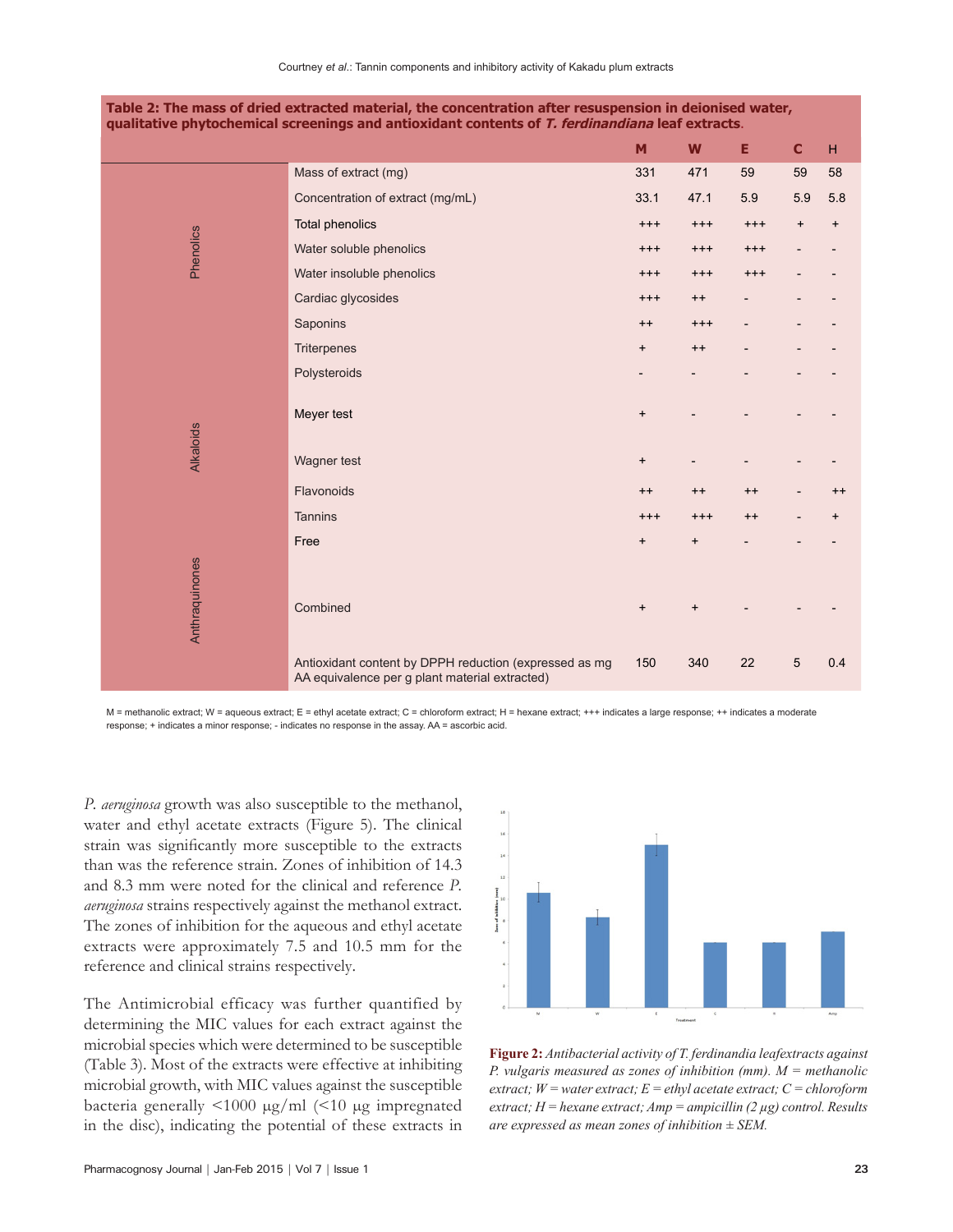#### Courtney *et al*.: Tannin components and inhibitory activity of Kakadu plum extracts



**Figure 3:** *Antibacterial activity of T. ferdinandia leafextracts against K. pneumoniae measured as zones of inhibition (mm). The blue bars represent the inhibitory activity against the reference strain (ATCC:31488) and the green bars represent the zones of inhibition against the clinical strain. M = methanolic extract; W = water extract; E = ethyl acetate extract; C = chloroform extract; H = hexane extract; Amp = ampicillin (2 µg) control. Results are expressed as mean zones of inhibition ± SEM.*



**Figure 4:** *Antibacterial activity of T. ferdinandia leafextracts against A. baylyi measured as zones of inhibition (mm). The blue bars represent the inhibitory activity against the reference strain (ATCC:33304) and the green bars represent the zones of inhibition against the clinical strain. M = methanolic extract; W = water extract;*   $E = ethyl$  *acetate extract;*  $C = chloroform$  *extract;*  $H = hexane$  *extract; Amp = ampicillin (2 µg) control. Results are expressed as mean zones of inhibition ± SEM.*

controlling multiple autoimmune inflammatory disorders. The MIC values determined for the ethyl acetate extract were particularly noteworthy, with most MIC values 100-  $200\mu g/ml$  (1-2  $\mu g$  impregnated in the disc) against most of the bacterial triggers of autoimmune diseases tested*.*

#### **Quantification of toxicity**

*T. ferdinandia* leaf extracts were initially screened at 2000 µg/ ml in the assay (Figure 6). For comparison, the reference toxin potassium dichromate (1000 µg/ml) was also tested in the bioassay. The potassium dichromate reference toxin



**Figure 5:** *Antibacterial activity of T. ferdinandia leafextracts against P. aeruginosa measured as zones of inhibition (mm). The blue bars represent the inhibitory activity against the reference strain (ATCC:39324) and the green bars represent the zones of inhibition against the clinical strain. M = methanolic extract; W = water extract;*   $E = e$ thyl acetate extract;  $C =$ chloroform extract;  $H =$  hexane extract; *Amp = ampicillin (2 µg) control. Results are expressed as mean zones of inhibition ± SEM.*



**Figure 6:** *The lethality of T. ferdinanianaleaf extracts (2000 µg/ml) and the potassium dichromate control (1000 µg/mL) towards Artemia nauplii following 24 hours exposure.*  $M =$  methanolic extract;  $W =$ *water extract;*  $E = ethyl$  *acetate extract;*  $C = chloroform$  *extract;*  $H$ *= hexane extract. All tests were performed in at least triplicate and the results are expressed as mean ± SEM.*

was rapid in its onset of mortality, inducing mortality within the first 3 hours of exposure and 100% mortality was evident following 4-5 hours (unpublished results). The methanol, water and ethyl acetate extracts also induced significant mortality following 24 h exposure, indicating that they were toxic at the concentration tested. The chloroform and hexane extracts did not induce mortality significantly different to the seawater control and were therefore deemed to be nontoxic.

To further quantify the effect of toxin concentration on the induction of mortality, the extracts were serially diluted in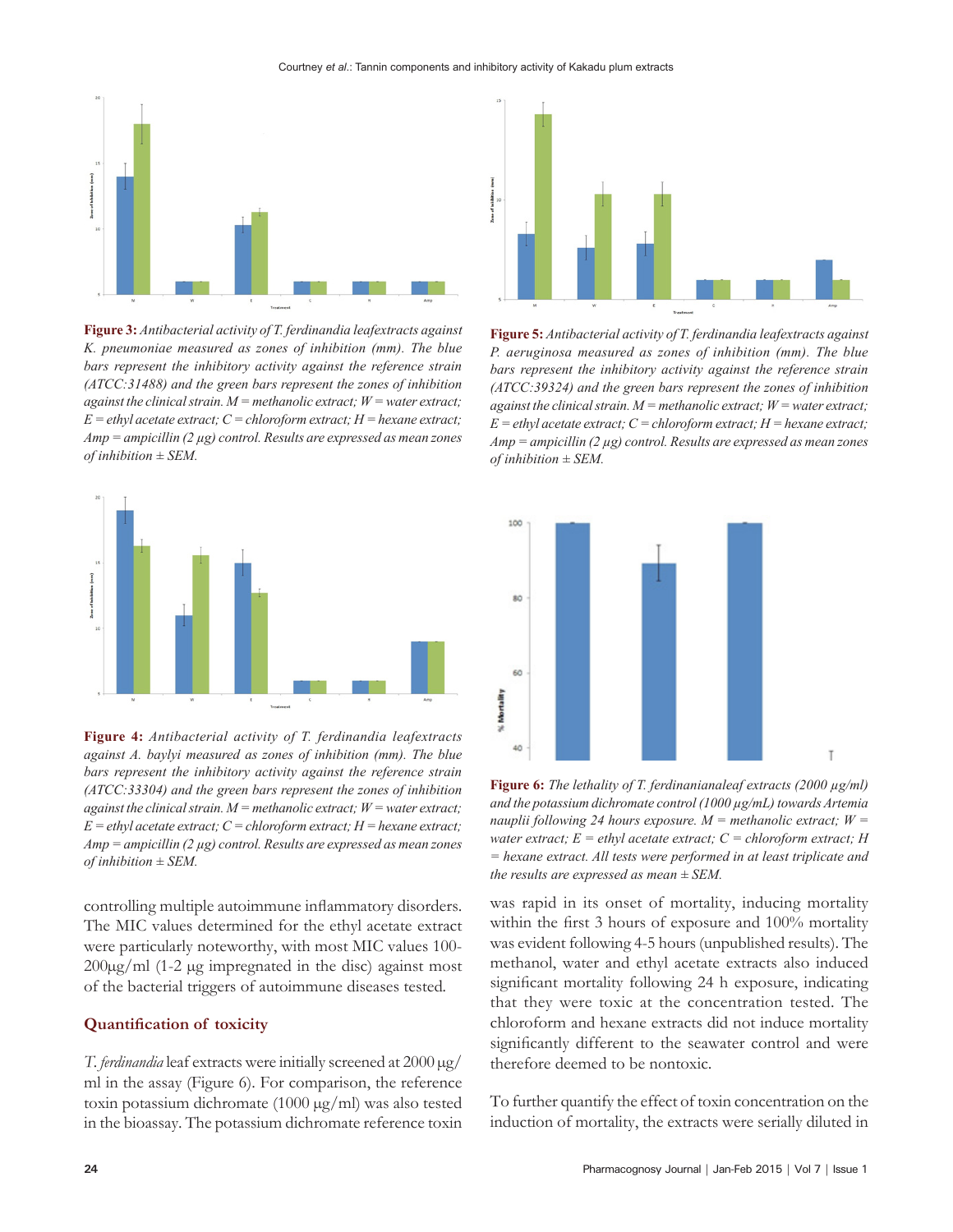Courtney *et al*.: Tannin components and inhibitory activity of Kakadu plum extracts



**Figure 7:***(a) Positive and (b)negative ionRP-HPLC base peak chromatogram (BPC) of 2 µl injections ofT. ferdinandianaleafethyl acetate extract.* 



**Figure 8:***Chemical structures of T. ferdinandiana leaf compounds detected in the ethyl acetate extract: (a) exifone (4-galloylpyrogallol); (b) ellagic acid dehydrate; (c) trimethylellagic acid; (d) chebulic acid; (e) corilagin; (f) punicalin; (g) castalagin; (h) chebulagic acid.*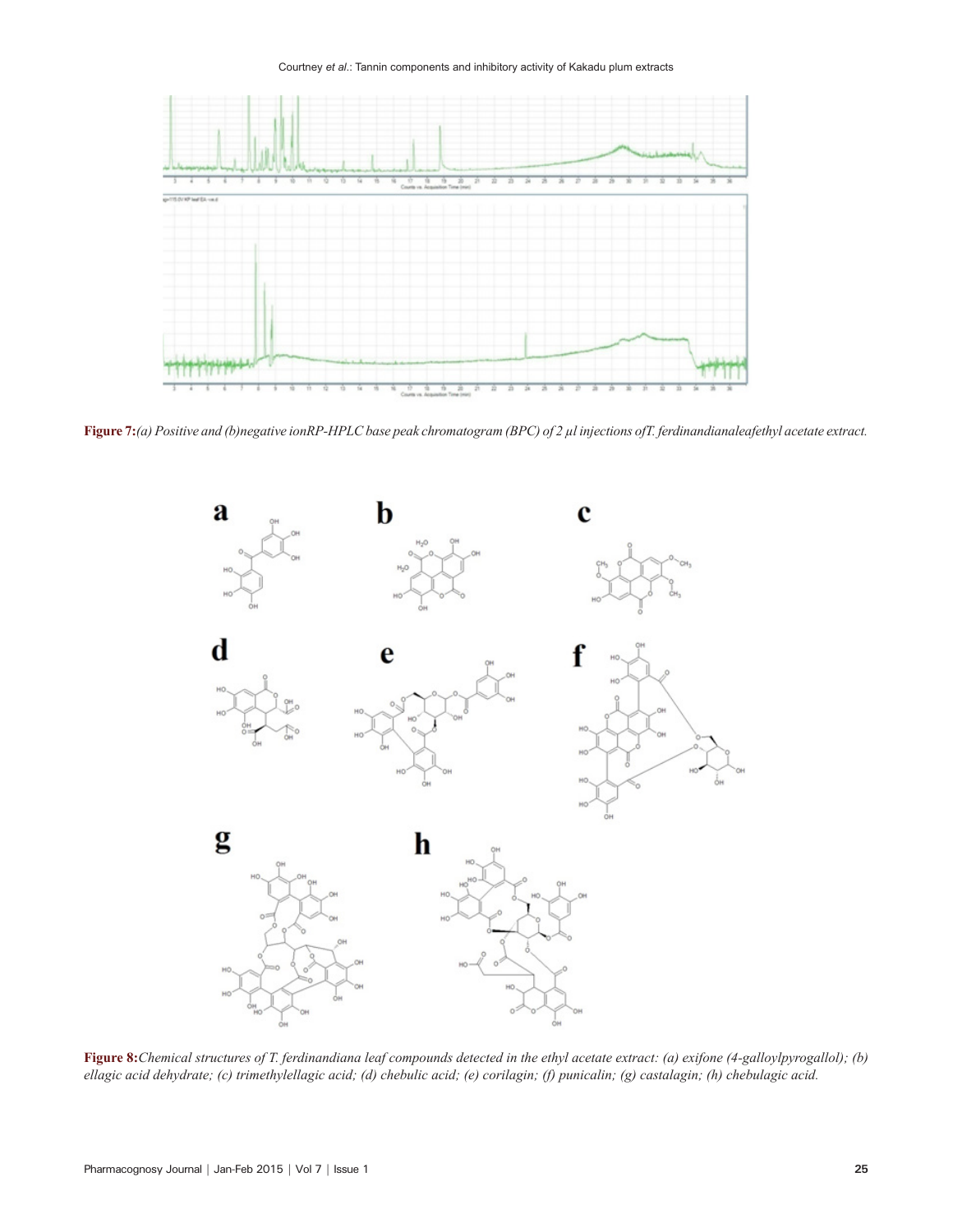artificial seawater to test across a range of concentrations in the *Artemia nauplii* bioassay at 24 hours. (Table 3) shows the LC50 values of the *T. ferdianadiana* leaf extracts towards *A. franciscana*. No LC50 values are reported for The chloroform and hexane extracts as less than 50 % mortality was seen for all concentrations tested. Extracts with an LC50 greater than 1000 µg/ml towards *Artemia* nauplii have been defined as being nontoxic in this assay.<sup>38</sup> As only the ethyl acetate extract had a LC50  $\lt$ 1000  $\mu$ g/ ml, all other extracts were considered nontoxic. Whilst the LC50 value for ethyl acetate is below  $1000 \,\mathrm{\upmu g/ml}$ , the value of 767 µg/ml indicates low to moderate toxicity.

## **HPLC-MS/MS analysis**

As the ethyl acetate extract had the greatest antibacterial efficacy (as determined by MIC) yet contained the least extracted material (Table 1), it was deemed the most promising extract for further phytochemical analysis. Optimised HPLC-MS/MS parameters were developed and used to determinethe ethyl acetate extract compound profile. The resultant base peak chromatograms for the positive ion and negative ion chromatograms are presented in (Figure 7a and 7b) respectively. The negative ion chromatograms had significantly higher background absorbance levels than the positive ion chromatogram, due to ionisation of the reference ions in this mode, possibly masking the signal for some peaks of interest.

The *T. ferdinandiana* ethyl acetate extract positive ion base peak chromatogram (Figure 7a) revealed numerous peaks, particularly in the early and middle stages of the chromatogram corresponding to the elution of polar compounds.Nearly all of the methanol extract compounds had eluted by 11 minutes (corresponding to approximately 30 % acetonitrile).Indeed, several peaks eluted in the first 1 minute with 5 % acetonitrile. However, several prominent peaks between 13 and 20 min, and a minor peak eluting later in the chromatogram (at nearly 34 min)indicates the broad spread of polarities of the compounds in this extract.

# **Qualitative mass spectral analysis of Kakadu plum leaf extracts**

In total,63 unique masssignals were noted for the Kakadu plum leaf ethyl acetateextract (Table 4). Putative empirical formulas were achieved for all of these compounds. Of the 63 unique molecular mass signals detected,42 compounds (66.7 %) were putatively identified by comparison to the Metlin metabolomics, forensic toxicology (Agilent) and phytochemicals (developed in this laboratory) databases.

## **DISCUSSION**

Previous studies within our laboratory reported broad spectrum antibacterial activity for *T. ferdianadiana* fruit extracts.<sup>22</sup> Whilst that study reported potent growth inhibitory properties for the fruit extracts, it did not determine the phytochemical(s) responsible for this activity. Whilst much of the phytochemistry of *T. ferdianadiana* has yet to be determined, the high antioxidant capacity and the extremely high levels of ascorbic acid in the fruit have been frequently reported.17,18 Indeed, *T. ferdinandiana* fruit

**Table 3: Minimum inhibitory concentration (µg/ml) of T. ferdinandiana leaf extracts and LC50 values (µg/ mL) in the Artemia nauplii bioassay.** 

|                      |                                  | <b>Methanol</b> | <b>Water</b> | <b>Ethyl</b><br><b>Acetate</b> | <b>Chloroform</b> | <b>Hexane</b> |
|----------------------|----------------------------------|-----------------|--------------|--------------------------------|-------------------|---------------|
|                      | P. mirabilis (reference strain)  | 356             | 925          | 119                            | 1571              | 1571          |
|                      | P. mirabilis (clinical strain)   | 494             | 1207         | 119                            | 1571              | 1571          |
| $($ ug/mL $)$<br>MIC | P. vulgaris (reference strain)   | 734             | 1752         | 188                            | 1571              | 1571          |
|                      | K. pneumoniae (reference strain) | 902             | 4667         | 192                            | 1571              | 1571          |
|                      | K. pneumoniae (clinical strain)  | 1352            | 4980         | 164                            | 1571              | 1571          |
|                      | A. baylyi (reference strain)     | 780             | 1188         | 125                            | 1571              | 1571          |
|                      | A. baylyi (clinical strain)      | 578             | 1779         | 108                            | 1571              | 1571          |
|                      | P. aeruginosa (reference strain) | 739             | 1239         | 2733                           | 1571              | 1571          |
|                      | P. aeruginosa (clinical strain)  | 1020            | 1711         | 2733                           | 1571              | 1571          |
|                      | $LC50$ (ug/mL)                   | 1133            | 1330         | 767                            |                   |               |

Numbers indicate the mean MIC and LC50 values of triplicate determinations. - indicates no inhibition.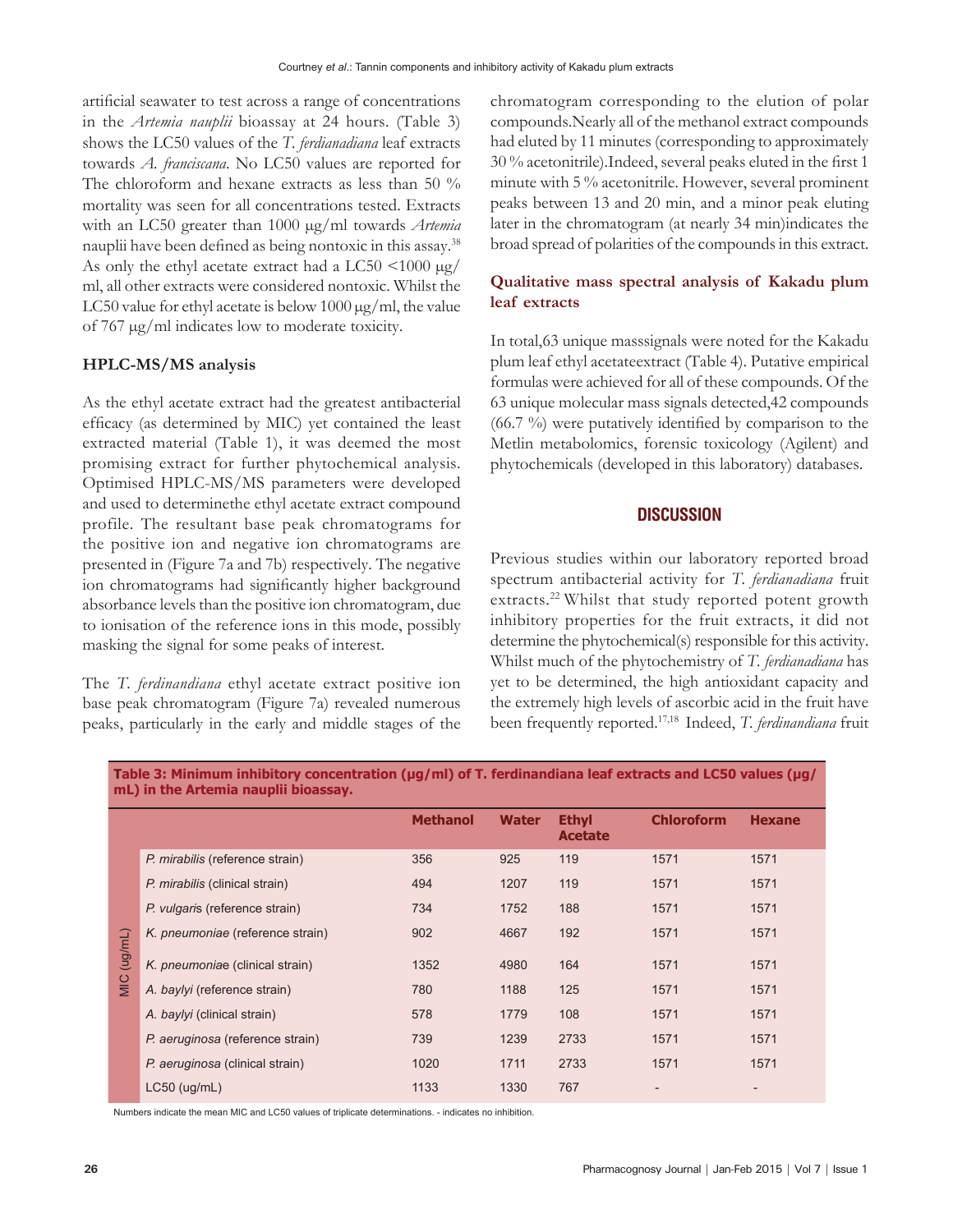has been reported to have ascorbic acid levels as high as  $6\%$  of the recorded wet weight.<sup>19,20</sup>

The high antioxidant capacity of *T. ferdinandiana* fruit has been postulated as being responsible (at least in part) to potential medicinal properties.<sup>39,40</sup> In particular, ascorbic acid has been linked to antibacterial, antifungal and antiviral activities, as well as anticancer properties.39, 40 However, other studies have indicated that ascorbic acid may protect cells from oxidative stress and thus protect against cell death.23,24 Whilst those studies examined the effects of ascorbic acid on eukaryotic cells, it is possible that ascorbic acid may have a similar protective effect against bacterial cell death. *T. ferdinandiana* leaves were examined in the current study in an attempt to minimise the effects of the high ascorbic acid contents present in the fruit.

The leaf extracts examined in this study displayed potent growth inhibitory activity against the bacterial species tested. Indeed, in several cases, we report similar or better antibacterial activities for the *T. ferdinandiana* leaf extracts compared to those previously reported for the equivalent fruit extracts.<sup>22</sup> MIC values  $\leq$ 200 µg/ml are reported here for the leaf ethyl acetate extract against a bacterial trigger of ankylosing spondylitis (*K. pnuemoniae*). In the previous study, no inhibition of *K. pnuemoniae* growth by the fruit ethyl acetate extract was noted, indicating the greater potency of the leaf extract. The leaf ethyl acetate extract was also a much more potent inhibitor of *P. mirabilis* than the fruit ethyl acetate extract reported in the previous study (MIC values of 120  $\mu$ g/ml and 500  $\mu$ g/ml respectively).

As the ethyl acetate extract had the most potent antibacterial activity yet the least amount of extracted material, it was deemed the best extract for phytochemical analysis. A total of 63 compounds were detected in the ethyl acetate extract and 44 of these compounds were putatively identified. Of these compounds, 8 were identified as tannins. As well as having a wide diversity of tannin components, the tannins were present as major components. The corilagen, castalagin and the chebulagic acid chromatographic peaks accounted for approximately 11 %,1 % and 4 % of the total peak areas respectively for the negative ionisation mode chromatogram (Table 4). Puncialin accounted for approximately 6 % of the total chromatographic peak area in positive ionisation mode, with ellagic acid dehydrate, trimethylellagic acid and chebulic acid combined represent ingapproximately a further 5 % of the total peak area.

It is likely that the high tannin contents in the *T. ferdinandiana* ethyl acetate leaf extract contributes to the inhibitory activity against the microbial triggers of autoimmune inflammatory diseases. Gallotannins including exifone (4-galloylpyrogallol) (Figure 8a) have been reported to inhibit the growth of a broad spectrum of bacterial species<sup>41</sup> through a variety of mechanisms including binding cell surface molecules including lipotoichoic acid and proline-rich cell surface proteins,<sup>42,43</sup> and by inhibiting glucosyl transferase enzymes.<sup>44</sup>Elligitannins are also potent inhibitors of bacterial growth. Ellagic acid dehydrate (Figure 8b), trimethylellagic acid (Figure 8c), chebulic acid (Figure 8d), corilagin (Figure 8e), punicalin (Figure 8f) and castalagin (Figure 8g) have been reported to be highly potent antibiotics, with MIC values as low as 62.5 µg/ ml.41, 45, 46 Ellagitannins have also been reported to function via several antibiotic mechanisms including interaction with cytoplasmic oxidoreductases and by disrupting bacterial cell walls.41,45 Interestingly, the benzopyran tannin chebulagic acid (Figure 8h) has been reported to inhibit a multi-resistant strain of *Acinetobacter baumannii*, 47 a species taxonomically related to *A. baylyi*, examined in our study.

It is likely that other phytochemical classes may also contribute to the anti-inflammatory properties of these extracts. Alkaloids, anthraquionones, flavonoids, polyphenolics, phytosterols, saponins, stilbenes and terpenes have also been linked with anti-bacterial activity in different plant species and thus may be responsible (at least in part) for the bacterial growth inhibitory activities reported here. Several terpenoids previously reported in *T. ferdinandiana* fruit extracts have been reported to suppress NF-kB signaling (the major regulator of inflammatory diseases).<sup>48</sup>The monoterpenes limonene<sup>49,50</sup> and  $\alpha$ -pinene<sup>51</sup> have been reported to inhibit NF-κBsignaling pathways. α-Pinene affects inflammation by inhibiting p65 translocation into the nucleus in LPSinduced NF- $xB$  signalling.<sup>51</sup> Furthermore, many other sesquiterpenes and sesquiterpene lactones also have well established anti-inflammatory activities.<sup>48</sup> Whilst much work is still needed to characterize the mechanisms of action of these compounds, it appears that NF-kxxxxxxB inhibitory activities may be responsible.

Whilst none of these terpenoid compounds were detected in our study, it is possible that they may be present and may contribute to the antibacterial activity of the *T. ferdinandiana* leaf extracts. Our study examined the phytochemical composition of the extracts using HPLC-MS/MS, whereas the previous studies used GC-MS analysis. Generally, HPLC-MS/MS is a good choice for metabolomic profiling studies as it detects a larger amount of compounds of varying polarities than does GC-MS. However, HPLC-MS/MS analysis is limited to studies of the mid-highly polar compounds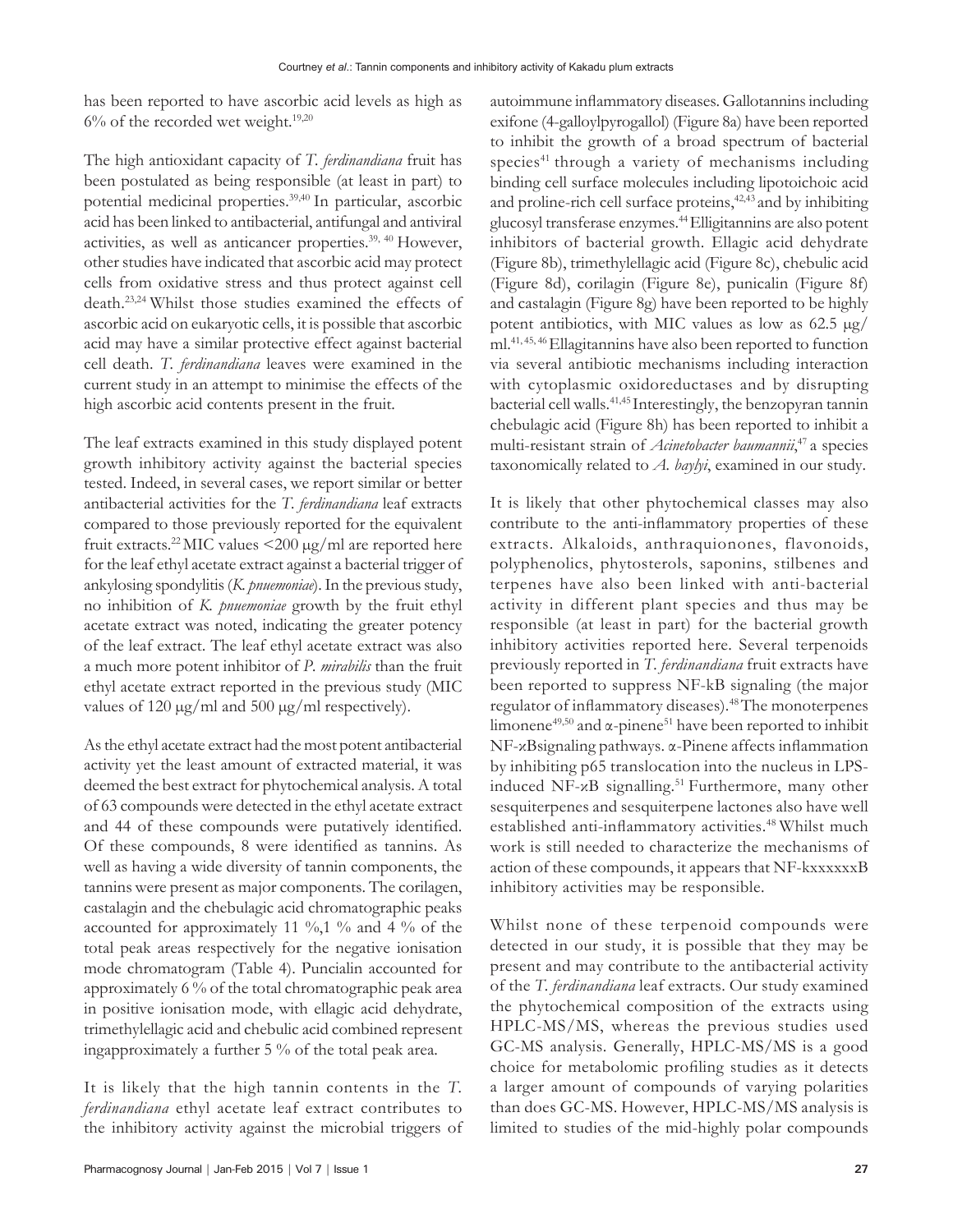| Table 4: Qualitative HPLC-MS/MS analysis of the T. ferdinandiana leaf extracts, elucidation of empirical formulas<br>and identification (where possible) of the compound. |                             |                  |                          |                                       |                                       |  |  |
|---------------------------------------------------------------------------------------------------------------------------------------------------------------------------|-----------------------------|------------------|--------------------------|---------------------------------------|---------------------------------------|--|--|
| <b>Putative identification</b>                                                                                                                                            | <b>Empirical</b><br>formula | <b>Molecular</b> | <b>Retention</b><br>time | % peak area                           |                                       |  |  |
|                                                                                                                                                                           |                             | mass             |                          | <b>Negative</b><br>ionisation<br>mode | <b>Positive</b><br>ionisation<br>mode |  |  |
| protocatechuic acid                                                                                                                                                       | $C_7H_6O_4$                 | 154,0272         | 0.522                    | 2.34                                  |                                       |  |  |

**Table 4: Qualitative HPLC-MS/MS analysis of the T. ferdinandiana leaf extracts, elucidation of empirical formulas** 

| protocatoonalo agu                                                                | $V_7$ $V_6$ $V_4$                         |          |        |              |       |
|-----------------------------------------------------------------------------------|-------------------------------------------|----------|--------|--------------|-------|
| Ethyl 4-hydroxybenzoate                                                           | $C_9H_{10}O_3$                            | 166.063  | 0.632  | 0.69         |       |
| (1S,5R)-4-Oxo-6,8-dioxabicyclo<br>[3.2.1]oct-2-ene-2-carboxylic acid              | $C_7 H_6 O_5$                             | 170.0219 | 0.417  | 7.22         |       |
| Gabapentin                                                                        | $C_9 H_{17} NO_2$                         | 171.126  | 8.996  |              | 1.3   |
| shikimic acid                                                                     | $C_7 H_{10} O_5$                          | 174.0539 | 0.395  | 11.54        |       |
| 2-tert-Butyl-4-methoxyphenol                                                      | $C_{11} H_{16} O_2$                       | 180.1153 | 14.724 |              | 1.18  |
| Mannitol                                                                          | $C_6 H_{14} O_6$                          | 182.0793 | 0.505  |              | 0.56  |
| Valdipromide                                                                      | $C_{11} H_{23} NO$                        | 185.1785 | 0.91   |              | 1.41  |
| Benzenemethanol, 2-(2-aminopropoxy)<br>-3-methyl-                                 | $C_{11}$ H <sub>16</sub> O <sub>3</sub>   | 196.1106 | 9.988  | 1.31         |       |
| 11-amino-undecanoic acid                                                          | $C_{11}$ H <sub>23</sub> N O <sub>2</sub> | 201.1734 | 0.691  |              | 6.67  |
| jasmonic acid                                                                     | $C_{12}H_{18}O_3$                         | 210.1257 | 11.536 |              | 0.15  |
| vanilpyruvic acid                                                                 | $C_{10}H_{10}O_5$                         | 210.0529 | 0.632  | 0.58         |       |
|                                                                                   | $C_9H_6O_7$                               | 226.0117 | 0.871  | 0.59         |       |
| Heptylheptanoate                                                                  | $C_{14}$ H <sub>28</sub> O <sub>2</sub>   | 228.2092 | 20.989 | 0.51         |       |
|                                                                                   | $C_{11} H_8 O_7$                          | 252.0272 | 1.808  | 0.93         |       |
| Diprophylline                                                                     | $C_{10}H_{14}N_4O_4$                      | 254.1012 | 0.512  |              | 1.5   |
| palmitic acid                                                                     | $C_{16}H_{32}O_2$                         | 256.2412 | 23.868 | 3.38         |       |
| 2-cyclohexylpiperidine oxalate                                                    | $C_{13}H_{23}NO_4$                        | 257.1631 | 3.205  |              | 0.7   |
|                                                                                   |                                           |          |        |              |       |
|                                                                                   | $C_{15}H_{21}N_5$                         | 271.1794 | 7.743  |              | 1.66  |
| Exifone                                                                           | $C_{13}H_{10}O_7$                         | 278.0433 | 9.32   | $\mathbf{1}$ |       |
|                                                                                   | $C_{12}H_{10}O_8$                         | 282.0382 | 0.406  | 0.39         |       |
| N-(2,3-Dimethylphenyl)-1,3,5-<br>triazaspiro[5.5]undeca-1,4-diene-<br>2,4-diamine | $C_{16}H_{23}N_5$                         | 285.1943 | 4.277  |              | 0.56  |
|                                                                                   | $C_{14} H_4 N_4 O_4$                      | 292.0228 | 7.434  |              | 1.51  |
|                                                                                   | $C_{14} H_4 N_4 O_4$                      | 292.0229 | 2.254  | 5.15         |       |
| gingerol                                                                          | $C_{17} H_{26} O_4$                       | 294.1836 | 13.017 | 1.25         |       |
|                                                                                   | $C_{17} H_{25} N_5$                       | 299.211  | 8.158  |              | 1.09  |
| <b>TEGASEROD</b>                                                                  | $C_{16}H_{23}N_5O$                        | 301.19   | 2.726  |              | 9.12  |
|                                                                                   | $C_{13}H_8O_9$                            | 308.017  | 0.751  | 1.04         |       |
|                                                                                   | $C_{14} H_4 N_4 O_5$                      | 308.0173 | 0.978  | 1.02         |       |
| 9,13-dihydroxy-11-octadecenoic<br>acid                                            | $C_{18}H_{34}O_4$                         | 314.2462 | 20.261 | 0.26         |       |
|                                                                                   | $C_{17} H_{25} N5 O$                      | 315.2059 | 7.359  |              | 15.57 |
| Naphtho[2",3":4',5']imidazo[2',1':2,3]<br>[1,3]thiazolo[4,5-b]quinoxaline         | $C_{19}H_{10}N_4S$                        | 326.0647 | 0.555  | 1.42         |       |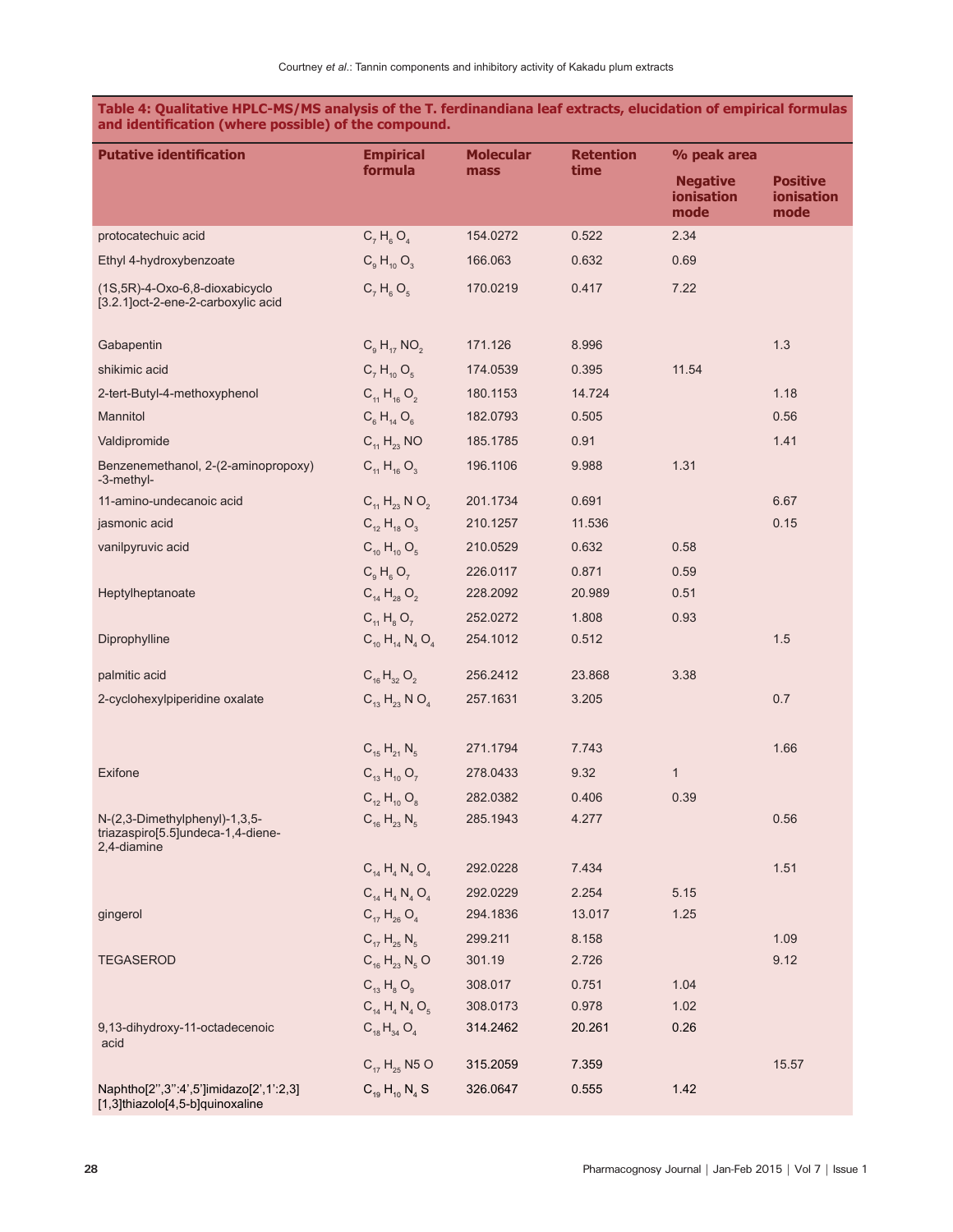| 9,12,13-trihydroxy-10,15-<br>octadecadienoic acid                                                                | $C_{18}$ H <sub>32</sub> O <sub>5</sub>                   | 328.2251 | 11.03  | 0.25  |      |
|------------------------------------------------------------------------------------------------------------------|-----------------------------------------------------------|----------|--------|-------|------|
| ellagic acid dihydrate                                                                                           | $C_{14}$ H <sub>10</sub> O <sub>10</sub>                  | 338.0281 | 1.085  |       | 0.77 |
| trimethylellagic acid                                                                                            | $C_{17}H_{12}O_8$                                         | 344.0538 | 14.237 | 1.3   | 0.85 |
| chebulic acid                                                                                                    | $C_{14}$ H <sub>12</sub> O <sub>11</sub>                  | 356.0391 | 0.356  | 1.84  | 2.99 |
|                                                                                                                  | $C_{15}H_{38}N_{10}O_2$                                   | 390.3178 | 29.379 | 3     |      |
| Val His Phe                                                                                                      | $C_{20}$ H <sub>27</sub> N <sub>5</sub> O <sub>4</sub>    | 401.2059 | 7.411  |       | 0.67 |
| PheLeu His                                                                                                       | $C_{21} H_{29} N_5 O_4$                                   | 415.222  | 8.951  |       | 5.37 |
| Pro Trp Lys                                                                                                      | $C_{22}$ H <sub>31</sub> N <sub>5</sub> O <sub>4</sub>    | 429.238  | 10.297 |       | 4.1  |
| vitexin                                                                                                          | $C_{21}$ H <sub>20</sub> O <sub>10</sub>                  | 432.1064 | 9.397  | 0.77  | 5.59 |
| 1alpha,25-dihydroxy-26,27-<br>dimethyl-22,22,23,23-<br>tetradehydro vitamin D3 /<br>1alpha,25-dihydroxy-26,27-di | $C_{29}H_{44}O_3$                                         | 440.3262 | 6.929  |       | 0.14 |
| <b>luteolin</b>                                                                                                  | $C_{21}H_{20}O_{11}$                                      | 448.1025 | 8.73   | 2.84  | 7.99 |
|                                                                                                                  | $C_{21}H_{12}N_4O_9$                                      | 464.0606 | 8.394  |       | 4.73 |
| Meclocycline                                                                                                     | $C_{22}H_{21}$ Cl N <sub>2</sub> O <sub>8</sub>           | 476.0962 | 13.012 |       | 0.78 |
|                                                                                                                  |                                                           |          |        |       |      |
| Chlortetracycline                                                                                                | $C_{22}$ H <sub>23</sub> Cl N <sub>2</sub> O <sub>8</sub> | 478.1112 | 9.854  | 0.27  |      |
|                                                                                                                  | $C_{20}H_{18}O_{14}$                                      | 482.0701 | 0.593  | 0.7   |      |
|                                                                                                                  | $C_{26}H_{16}O_{16}$                                      | 584.0442 | 2.249  | 0.74  |      |
|                                                                                                                  | $C_{31} H_{48} O_4$                                       | 484.3525 | 4.256  |       | 0.66 |
|                                                                                                                  | $C_{31}H_{48}O_4$                                         | 484.3529 | 6.545  |       | 1.18 |
|                                                                                                                  | $C_{29}H_{20}N_4O_{10}$                                   | 584.1174 | 10.667 |       | 0.57 |
|                                                                                                                  | $C_{28}H_{14}N_{14}O_3$                                   | 594.1377 | 12.355 | 0.26  |      |
| NORSTICTIC ACID<br>PENTAACETATE                                                                                  | $C_{28}H_{24}O_{15}$                                      | 600.1113 | 9.468  | 0.37  | 0.48 |
|                                                                                                                  | $C_{26}H_{16}N_{10}O_{10}$                                | 628.1062 | 14.188 | 0.3   |      |
| corilagin                                                                                                        | $C_{27}H_{22}O_{18}$                                      | 634.0819 | 7.803  | 10.74 | 0.69 |
| Diethyl 1,7-bis(2,4-dinitrophenyl)-<br>1,7-dihydrodipyrazolo[3,4-b:4',3'-e]<br>pyrazine-3,5-dicarboxylate        | $C_{24}H_{16}N_{10}O_{12}$                                | 636.0976 | 8.345  | 9.67  |      |
|                                                                                                                  | $C_{23}H_{16}N_{10}O_{13}$                                | 640.0908 | 1.623  | 0.15  |      |
|                                                                                                                  | $C_{32}$ H <sub>56</sub> N <sub>20</sub>                  | 720.5001 | 31.075 |       | 1.2  |
| Diadenosine triphosphate                                                                                         | $C_{20}H_{27}N_{10}O_{16}P_3$                             | 756.0815 | 11.293 |       | 0.41 |
|                                                                                                                  |                                                           |          |        |       |      |
| punicalin                                                                                                        | $C_{34}$ H <sub>22</sub> O <sub>22</sub>                  | 782.0621 | 9.363  |       | 5.65 |
| castalagin                                                                                                       | $C_{41} H_{26} O_{26}$                                    | 934.0715 | 8.692  | $1.1$ |      |
| chebulagic acid (isomer 1)                                                                                       | $C_{41}$ H <sub>30</sub> O <sub>27</sub>                  | 954.0957 | 7.654  | 1.32  |      |
| chebulagic acid (isomer 2)                                                                                       | $C_{41}H_{30}O_{27}$                                      | 954.0965 | 9.878  | 2.25  |      |
|                                                                                                                  |                                                           |          |        |       |      |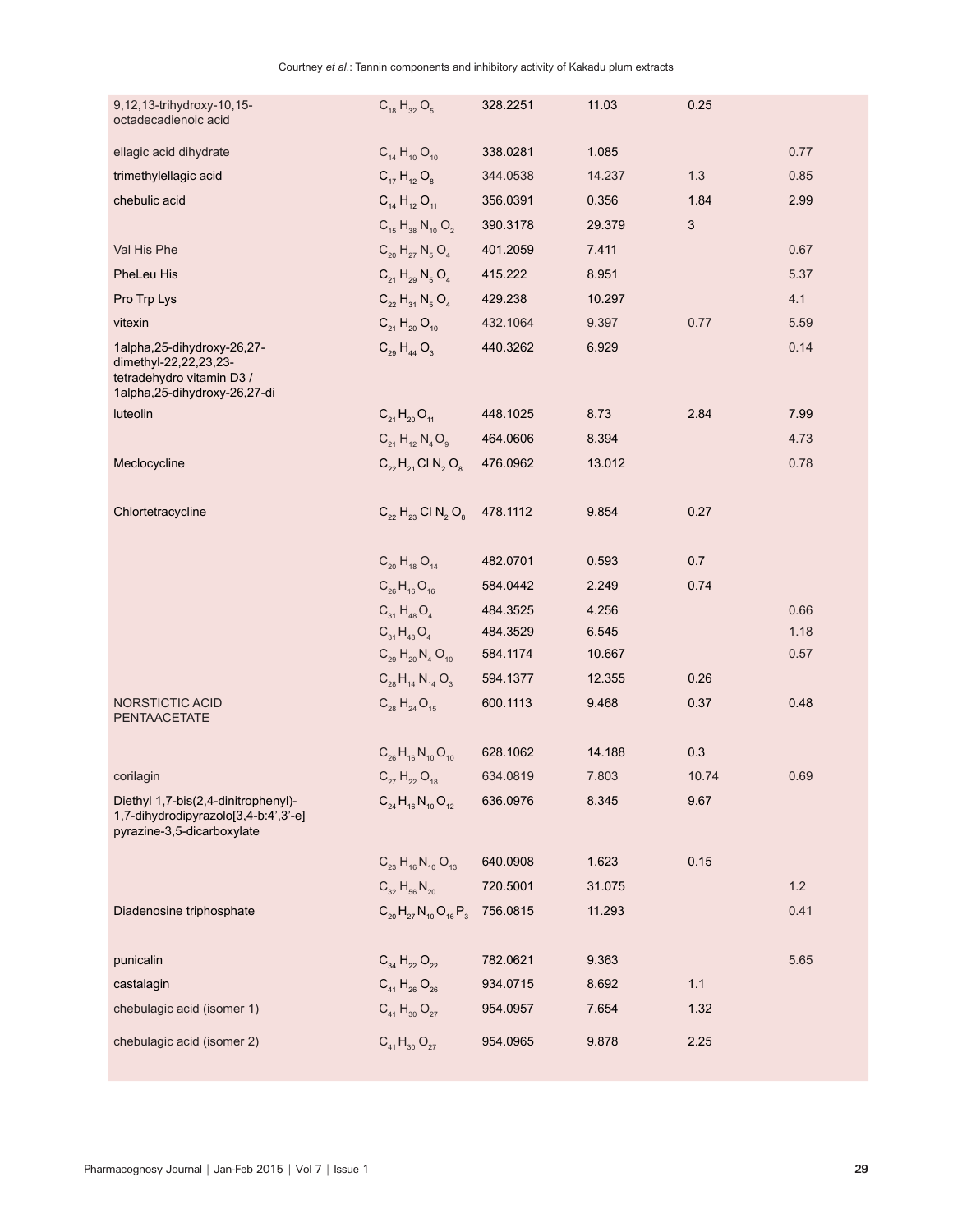and is not as useful for studies aimed at highly non-polar compounds. The terpenoids are relatively nonpolar compounds and it is possible that our analysis protocol was unable to detect them. However, this is unlikely as we have used this protocol routinely in our lab and have previously detected low polarity compounds including several of these terpenoids. It is more likely that if present, their levels were below the threshold of detection in our system and that they did not contribute significantly to the potent antibacterial activity reported here.

Our findings also indicate that *T. ferdinandiana* leaf extracts displayed low toxicity towards *Artemia franciscana*. Indeed, the methanol, water, chloroform and hexane extracts all had LC50 values well in excess of 1000 µg/ml. Only the ethyl acetate extract displayed significant toxicity with an LC50 value of 767 µg/ml. As an LC50of  $\geq 1000 \text{ µg/ml}$  is defined as nontoxic,<sup>38</sup> this extract is considered to be of only low to moderate toxicity.

## **CONCLUSION**

The results of this study demonstrate the potential of *T. ferdianadiana* leaf extracts to block the growth of bacterial species associated with the onset of several autoimmune inflammatory diseases. Thus, *T. ferdianadiana* leaf extracts have potential in the prevention and treatment of rheumatoid arthritis, ankylosing spondylitis and multiple sclerosis in genetically susceptible individuals. Further studies aimed at the purification and identification of the bioactive components are needed to examine the mechanisms of action of these agents.

## **ACKNOWLEDGEMENTS**

Financial support for this work was provided by the Environmental Futures Research Institute and the School of NaturalSciences, Griffith University. We are most grateful to David Boehme of NT Wild Harvest for providing the *T. ferdianadiana* leaves used in this study.

## **REFERENCES**

- 1. Lawrence RC, Helmick CH, Arnett FC, Deyo RA, Felson DT, Giannini EH, et al. Estimates of the prevalence of arthritis and selected musculoskeletal disorders in the United States. Arthritis Rheum. 1998; 41(5): 778–7.
- 2. Alataha D, Kapral T, Smolen JS. Toxicity profiles of traditional disease modifying antirheumatic drugs for rheumatoid arthritis. Ann Rheum

Dis. 2003; 62(5): 482-6.

- 3. Ebringer A, Rashid T. Rheumatoid arthritis is an autoimmune disease triggered by *Proteus* urinary tract infection. Clin Develop Immunol. 2006; 13(1): 41-8.
- 4. Ebringer A, Cunningham P, Ahmadi K, Wrigglesworth J, Hosseini R, Wilson C. Sequence similarity between HLA-DR1 and DR4 subtypes associated with rheumatoid arthritis and Proteus/Serratia membrane haemolysins. Ann Rheum Dis. 1992; 51(11): 1245–6.
- 5. Hughes LE, Smith PA, Natt RS, et al. Cross-reactivity between related sequences found in Acinetobacter sp., *Pseudomonas aeruginosa*, myelin basic protein and myelin oligodendrocyte glycoprotein in multiple scherosis. J Neuroimmunol. 2003; 144(1): 105-15.
- 6. Beermann C, Wunderli-Allenspach H, Groscurth P, et al. Lipoproteins from *Borrelia burgdorferi* applied in liposomes and presented to dendritic cells induce CD8+ T-lymphocytes *in vitro*. Cell Immunol. 2000; 20(12): 124-31.
- 7. Kollef MH, West S, Davis DR, et al. Central and peripheral nervous system demyelination after infection with Mycoplasma pneumoniae. Evidence of an autoimmune process. Southern Med J. 1991; 84(10): 1255-8.
- 8. Cock I, van Vuuren SF. Anti-Proteus activity of some South African medicinal plants: their potential for the prevention of rheumatoid arthritis. Inflammopharmacology. 2014; 22(1): 23-36. doi:10.1007/ s10787-013-0179-3
- 9. Nepom GT, Byers P, Seyfried C, Healey LA, Wilske KR, Stage D, et al. HLA genes associated with rheumatoid arthritis. Arthritis Rheum. 1989; 32(1): 15-21.
- 10. Wilson C, Ebringer A, Ahmadi K, Wrigglesworth J, Tiwana H, Fielder M, et al. Shared amino acid sequences between major histocompatibility complex class II glycoproteins, type XI collagen and Proteus mirabilis in rheumatoid arthritis. Ann Rheum Dis. 1995; 54(3): 216–20.
- 11. Schwimmbeck PL, Yu DTY, Oldstone MBA. Autoanti-bodies to HLA-B27 in the sera of HLA-B27 patients with ankylosing spondylitis and Reiter's syndrome: molecular mimicry with Klebsiella pneumoniae as a potential mechanism of autoimmune disease. J Exp Med. 1987; 166(1): 173-81.
- 12. Ebringer A, Rashid T, Wilson C et al. Ankylosing spondylitis as an autoimmune disease linked to intestinal Klebsiella infection: prospects for a new therapeutic approach. Curr Rheum Rev. 2006; 2(1): 55-68.
- 13. Fielder M, Pirt SJ, Tarpey I et al. Molecular mimicry and ankylosing spondylitis: possible role of a novel sequence in pullulanase of Klebsiella pneumoniae . FEBS Lett. 1995; 369(2): 243-8.
- 14. Ebringer A, Hughes L, Rashid T, Wilson C. Acinetobacter immune response in multiple sclerosis. Etiopathogenetic role and its possible use as a diagnostic marker. JAMA Neurol. 2005; 62(1): 33-6.
- 15. Ebringer A, Rashid T, Wilson C. The role of *Acinetobacter* in the pathogenesis of multiple sclerosis examined by using Popper sequences. Med Hypoth. 2012; 78(6): 763-9.
- 16. Rashid T, Ebringer A. Autoimmunity in rheumatic diseases is induced by microbial infections via cross reactivity or molecular mimicry. Autoimmune Dis 2012; 2012: Article ID 539282: DOI: 10.1155/2012/539282.
- 17. Netzel M, Netzel G, Tian Q, Schwartz S, Konczak I. NativeAustralian fruits – a novel source of antioxidants for food. Innov Food Sci Emerg Technol. 2007; 8(3): 339-46.
- 18. Konczak I, Zabaras D, Dunstan M, Aguas P. Antioxidant capacityand hydrophilic phytochemicals in commercially grown Australian fruits. Food Chem. 2010; 123(4): 1048-54.
- 19. Woods B. A study of the intra-specific variations and commercial potenatial of *Terminalia fredinandiana* (the Kakadu Plum). MScthesis, Northern Territory University, Australia; 1995.
- 20. Miller JB, James KW, Maggiore PM. Tables of composition of Australian Aboriginal foods. Aboriginal Studies Press; 1993. 256.
- 21. Johnson PD. Acerola (*Malpighiaglabra* L., *M. punicifolia* L., *M. Emarginata* D.C.): agriculture, production and nutrition. World Rev